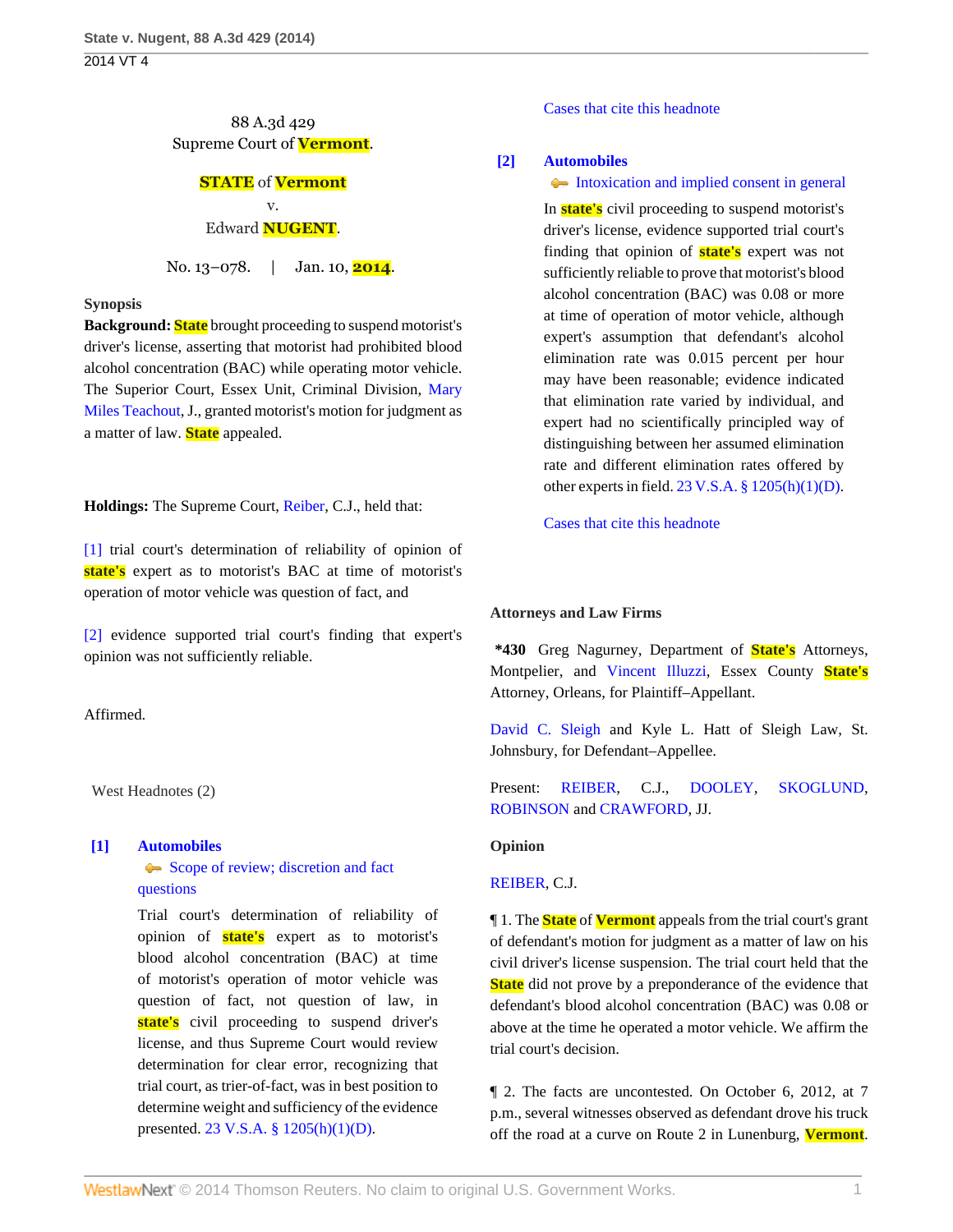The truck was flung across a lawn and over an embankment, managing to knock over a large tree before coming to rest on its side in water. The officer who arrived on scene observed that defendant appeared moderately impaired. Defendant told the officer that he had one beer between **4**:30 and 5 p.m., and nothing to drink during the thirty minutes before the crash or afterward. Defendant was taken to the hospital, where a blood **\*431** test administered at 9:19 p.m. showed a blood alcohol level of 0.137 percent.

¶ 3. The **State** initiated a civil license suspension proceeding, and a hearing was held on January 17, 2013. Because the police tested defendant's BAC more than two hours after the time of operation, the **State** was required to prove through relation-back evidence that defendant's BAC was over the legal limit while he was driving. See [23 V.S.A. § 1205\(n\)](http://www.westlaw.com/Link/Document/FullText?findType=L&pubNum=1000883&cite=VTST23S1205&originatingDoc=I2b9b8e557a1a11e3a659df62eba144e8&refType=SP&originationContext=document&vr=3.0&rs=cblt1.0&transitionType=DocumentItem&contextData=(sc.Search)#co_pp_d92f0000cce47) (**stating** that a person's BAC will be presumed to have been over the legal limit while driving if the person's BAC was over the legal limit within two hours of driving).

¶ **4**. The **State's** expert submitted an affidavit and also testified in person that, based on her calculations relating the BAC level taken at the hospital back to the time of the accident, defendant's BAC at the time of operation was 0.172. Defendant objected to the admission of the expert's testimony under **Vermont** [Rule of Evidence 702,](http://www.westlaw.com/Link/Document/FullText?findType=L&pubNum=1006374&cite=VTRREVR702&originatingDoc=I2b9b8e557a1a11e3a659df62eba144e8&refType=LQ&originationContext=document&vr=3.0&rs=cblt1.0&transitionType=DocumentItem&contextData=(sc.Search)) arguing that her relation-back calculation methods did not conform to minimum scientific standards and that her estimate was not to a reasonable degree of scientific reliability. The court took defendant's objection under advisement. On crossexamination, defendant questioned the assumptions involved in the expert's calculation, especially the assumption that the alcohol elimination rate was 0.015 percent per hour, on the grounds that elimination rates vary between individuals and the expert could only speculate as to defendant's elimination rate.

¶ 5. The court issued its decision on January 29, 2013. It first ruled that the expert's affidavit and testimony were admissible under the liberal evidentiary rules for civil suspension hearings. See [V.R.C.P. 80.5\(f\)\(3\)](http://www.westlaw.com/Link/Document/FullText?findType=L&pubNum=1006374&cite=VTRRCPR80.5&originatingDoc=I2b9b8e557a1a11e3a659df62eba144e8&refType=LQ&originationContext=document&vr=3.0&rs=cblt1.0&transitionType=DocumentItem&contextData=(sc.Search)) ( "Evidence is admissible if it is of a type commonly relied upon by reasonably prudent persons in the conduct of their affairs ...."). Further, the court noted that the affidavit "provides prima facie evidence that the test results were accurately evaluated," citing [23 V.S.A.](http://www.westlaw.com/Link/Document/FullText?findType=L&pubNum=1000883&cite=VTST23S1205&originatingDoc=I2b9b8e557a1a11e3a659df62eba144e8&refType=SP&originationContext=document&vr=3.0&rs=cblt1.0&transitionType=DocumentItem&contextData=(sc.Search)#co_pp_b4e500006fdf6) §  $1205(h)(1)(D)$ . However, the court ultimately ruled that "the weight of [the expert's] opinion is insufficient for the Court to adopt her calculation as establishing BAC at time of operation." The court reasoned as follows:

If 0.015/hr is one rate that occurs on a spectrum, what is the full variation of the spectrum, and where on that spectrum does 0.015 fall? Is it just barely below the mean, so that 51% of people eliminate faster than that, or is it toward the end of the spectrum so that 95% of people eliminate faster than that? Alternatively, if elimination rates used by other experts were applied to the facts of this case, would they also show that [defendant's] BAC was 0.08% or more at the time of operation? While [the expert] may have credible answers to these questions, the answers were not elicited at the hearing.

<span id="page-1-2"></span>¶ 6. The court thus granted defendant's motion for judgment as a matter of law [\\*](#page-2-0) and denied the **State's** motion to reopen evidence. The **State** now appeals, arguing that the trial court erred in concluding that the evidence was insufficient for the **State** to meet its burden by a preponderance of the evidence.

<span id="page-1-0"></span>**[\[1\]](#page-0-0)** ¶ 7. As an initial matter, there is a dispute regarding the standard of review. The **State** argues that whether the preponderance standard was met is a question of law that we review de novo. In the case **\*432** cited by the **State**, however, we interpreted a statutory provision: whether a reliable second BAC test was a necessary element of the civil suspension procedure. *State [v. Spooner,](http://www.westlaw.com/Link/Document/FullText?findType=Y&serNum=2028919961&pubNum=7691&originationContext=document&vr=3.0&rs=cblt1.0&transitionType=DocumentItem&contextData=(sc.Search))* 2012 **VT** 90, ¶ 14, 192 **Vt**[. 465, 60](http://www.westlaw.com/Link/Document/FullText?findType=Y&serNum=2028919961&pubNum=7691&originationContext=document&vr=3.0&rs=cblt1.0&transitionType=DocumentItem&contextData=(sc.Search)) **A**.**3d** 640. In the same case, we also noted that "[u]nder the civil-suspension statute, a trial court is expressly authorized to consider the reliability of testing procedures and the accuracy of results. Whether a test is reliable or accurate is a factual finding." *Id.* [¶ 11](http://www.westlaw.com/Link/Document/FullText?findType=Y&serNum=2028919961&originationContext=document&vr=3.0&rs=cblt1.0&transitionType=DocumentItem&contextData=(sc.Search)) (citing [23 V.S.A. § 1205\(h\)\(1\)](http://www.westlaw.com/Link/Document/FullText?findType=L&pubNum=1000883&cite=VTST23S1205&originatingDoc=I2b9b8e557a1a11e3a659df62eba144e8&refType=SP&originationContext=document&vr=3.0&rs=cblt1.0&transitionType=DocumentItem&contextData=(sc.Search)#co_pp_b4e500006fdf6) [\(D\)\)](http://www.westlaw.com/Link/Document/FullText?findType=L&pubNum=1000883&cite=VTST23S1205&originatingDoc=I2b9b8e557a1a11e3a659df62eba144e8&refType=SP&originationContext=document&vr=3.0&rs=cblt1.0&transitionType=DocumentItem&contextData=(sc.Search)#co_pp_b4e500006fdf6). Therefore, the trial court's determination of reliability was not a question of law, but rather a question of fact which we review "for clear error, recognizing that the trier-of-fact is in the best position to determine the weight and sufficiency of the evidence presented." *[Id.](http://www.westlaw.com/Link/Document/FullText?findType=Y&serNum=2028919961&originationContext=document&vr=3.0&rs=cblt1.0&transitionType=DocumentItem&contextData=(sc.Search))* (quotation omitted).

<span id="page-1-1"></span>**[\[2\]](#page-0-1)** ¶ 8. Here, the trial court found the expert's calculation to be unreliable because her assumed alcohol elimination rate of 0.015 percent per hour was speculative. The trial court's conclusion was supported by the expert's testimony, in which she conceded that the elimination rate varies by individual and that she had no scientifically principled